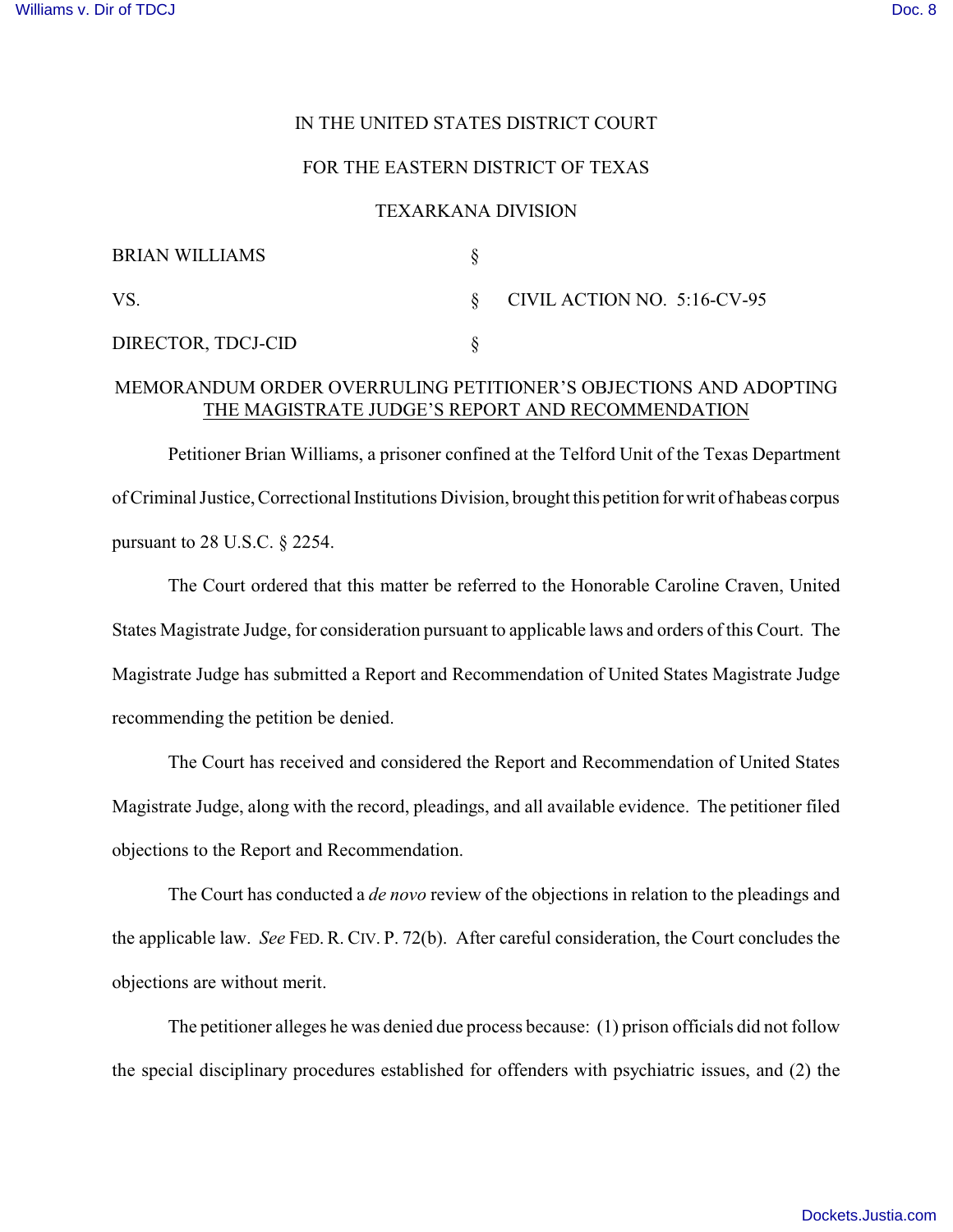disciplinary hearing officer failed to consider allegedly exculpatory medical records. The petitioner contends his counsel substitute provided ineffective assistance by failing to ensure applicable regulations and policies were followed during the disciplinary proceedings. The petitioner also contends prison officials violated the Americans with Disabilities Act (ADA) during the disciplinary proceedings.

Prisoners charged with rule violations are entitled to certain due process rights when the disciplinary action results in a sanction that will impose upon a liberty interest. *Sandin v. Conner*, 515 U.S. 472, 483-84 (1995); *Thompson v. Cockrell*, 263 F.3d 423, 425 (5th Cir. 2001). Generally, the only sanction that imposes upon a liberty interest is the loss of good time credits for an inmate whose release on mandatory supervision will be delayed by the loss of the credits. *Malchi v. Thaler*, 211 F.3d 953, 958 (5th Cir. 2000); *see also Teague v. Quarterman*, 482 F.3d 769, 774 (5th Cir. 2007). In this case, the Magistrate Judge correctly concluded that the petitioner was not entitled to due process before the imposition of sanctions because he is ineligible for release on mandatory supervision. Further, the failure of prison officials to follow prison policies does not rise to the level of a constitutional violation. *McFaul v. Valenzuela*, 684 F.3d 564, 579 (5th Cir. 2012). As a result, the petitioner's due process claims lack merit.

The petitioner's claim that his counsel substitute provided ineffective assistance lacks merit. A prisoner does not have a constitutional right to counsel in a disciplinary hearing. *Wolff v. McDonnell*, 418 U.S. 539, 570 (1974). Because the petitioner does not have the right to be appointed counsel or counsel substitute, he may not complain about the adequacy of his counsel substitute's performance.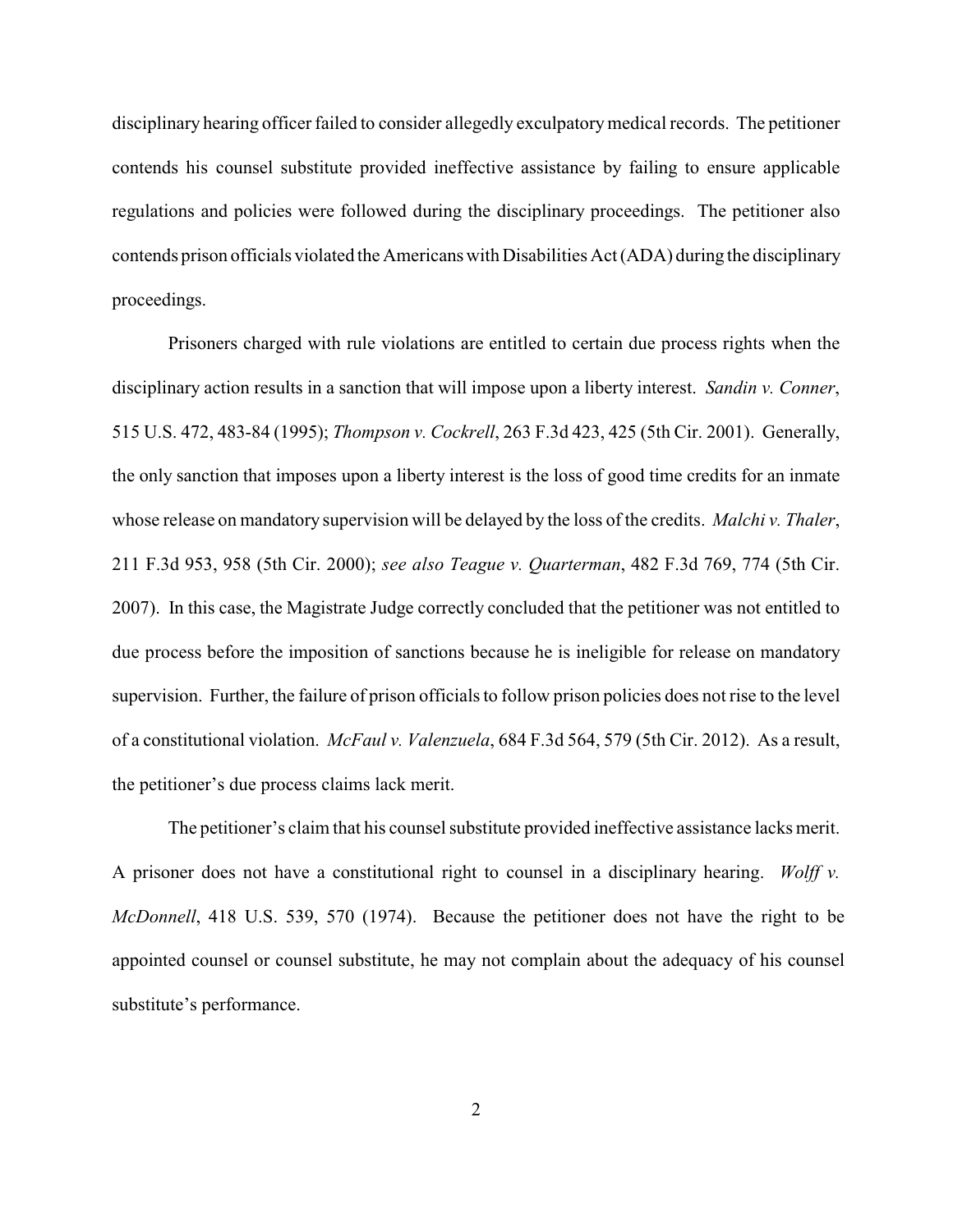The petitioner's ADA claims are not cognizable in a habeas proceeding because they do not impact the fact or duration of the petitioner's confinement. *Preiser v. Rodriguez*, 411 U.S. 475, 500 (1973) (petition for writ of habeas corpus is the appropriate means for a prisoner to challenge the fact or duration of his confinement); *Richardson v. Fleming*, 651 F.2d 366, 372 (5th Cir. 1981) (a civil rights action is an appropriate means for recovering damages resulting from illegal administrative procedures or the conditions of confinement). If the petitioner wishes to pursue the ADA claims, he may do so by filing a civil action.

 Additionally, in this case, the petitioner is not entitled to the issuance of a certificate of appealability. An appeal from a judgment denying federal habeas corpus relief may not proceed unless a judge issues a certificate of appealability. *See* 28 U.S.C. § 2253; FED.R.APP.P. 22(b). The standard for granting a certificate of appealability, like that for granting a certificate of probable cause to appeal under prior law, requires the petitioner to make a substantial showing of the denial of a federal constitutional right. *See Slack v. McDaniel*, 529 U.S. 473, 483-84 (2000); *Elizalde v. Dretke*, 362 F.3d 323, 328 (5th Cir. 2004); *see also Barefoot v. Estelle*, 463 U.S. 880, 893 (1982). In making that substantial showing, the petitioner need not establish that he should prevail on the merits. Rather, he must demonstrate that the issues are subject to debate among jurists of reason, that a court could resolve the issues in a different manner, or that the questions presented are worthy of encouragement to proceed further. *See Slack*, 529 U.S. at 483-84; *Avila v. Quarterman*, 560 F.3d 299, 304 (5th Cir. 2009). If the petition was denied on procedural grounds, the petitioner must show that jurists of reason would find it debatable: (1) whether the petition raises a valid claim of the denial of a constitutional right, and (2) whether the district court was correct in its procedural ruling.